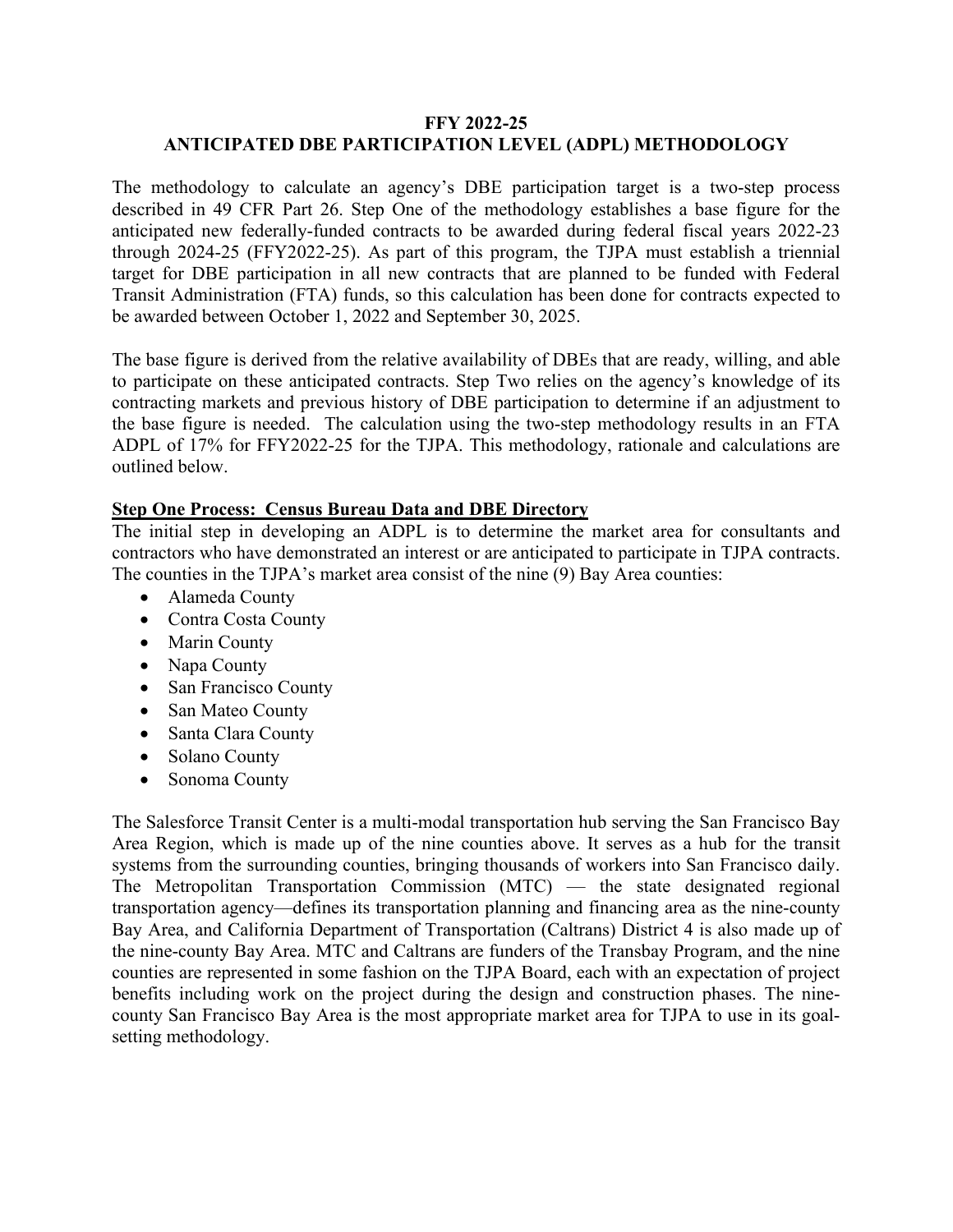Secondly, the work categories must be determined for the anticipated contracts. In the period between October 1, 2022 and September 30, 2025, the TJPA anticipates receiving FTA funds to advance design and construction of several components of the Downtown Rail Extension project. All the federally funded contracts anticipated to be awarded in the period fall under the Heavy and Civil Engineering Construction subsector. To further refine the list of potential DBE firms, the TJPA considered the Highway, Street and Bridge Construction classification, which includes establishments primarily engaged in the construction of streets and roads, as well as the Other Heavy and Civil Engineering Construction classification, which includes establishments engaged in railroad, subway, and tunnel construction.

To identify DBE firms ready, willing and able to work in the TJPA's market area, the TJPA used Cal[i](#page-1-0)fornia's United Certification Program database of DBE certified vendors.<sup>i</sup> The ratio of DBE firms to non-DBE firms was calculated by dividing the number of certified DBE firms by the total number of firms found in the same market area according to the US Census database.

Finally, the Step One Base Figure results from multiplying the DBE ratios for each work category by the estimated dollar amount for that category and dividing the sum of those numbers by the total dollar amount estimated to be awarded.

Step One Base Figure =  $\frac{\text{Sum of (DBE Ratio*Individual Contract mount)}}{\text{Total Contract Amount}} = 22\%$ 

The Step One Base Figure, weighted by type of work to be performed, is 22%.

This calculation is shown in Attachments 2 and 2.1.

# **Step Two Process: Adjustment to the Base Figure**

The purpose of the Step Two analysis is to determine if an upward or downward adjustment to the base ADPL is justified, based on relevant evidence available to TJPA. The TJPA's DBE participation history assists in determining whether an adjustment to the Step One Base Figure is warranted.

TJPA established a DBE program in 2006 and has been tracking awards and payments to DBE firms since the start of the program. As shown in attachment 2.2, DBE participation has changed over time as the award and payments for the design and construction of the Salesforce Transit Center progressed. Between FFY 2007-08 and FFY 2015-16 the TJPA had a median ADPL of 14.8% and a median award to DBE firms of 12%. This period included significant design engineering and construction contracts, similar to the contracts anticipated to be awarded in the FFY 2022-25 period. Given that past participation is one of the most reliable factors to adjust the base figure, the TJPA is using the median DBE attainment for FFY 2007-08 and FFY 2015-16 to adjust its draft ADPL for FFY 2022-25 to 17%.

<span id="page-1-0"></span><sup>i</sup> [https://californiaucp.dbesystem.com/,](https://californiaucp.dbesystem.com/) visited on May 30, 2022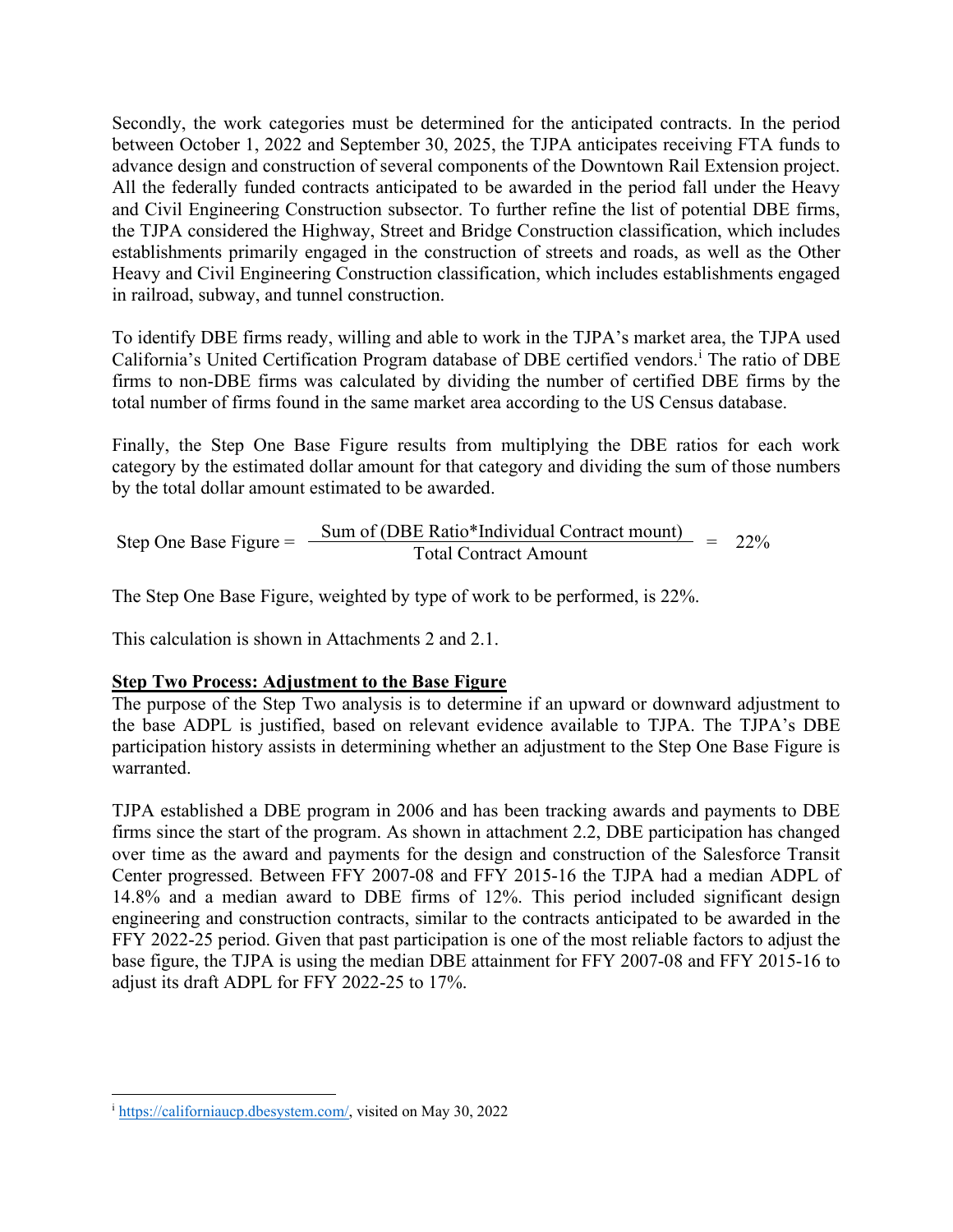# **Small Business Enterprise Goal Calculation**

TJPA will continue to seek SBE participation to the maximum extent possible on contracts, regardless of funding source, and consequently has also calculated a program-wide SBE target for agency reference of 20.5%. The same methodology is used to calculate the SBE goal.

The Step One base figure was derived from reviewing the relative availability of SBEs for the upcoming contract opportunities. TJPA staff reviewed California's Small Business certification program database<sup>[ii](#page-2-0)</sup>. The availability percentages are multiplied by the estimated dollar amount for that category, and the sum of those numbers is divided by the total dollar amount estimated to be awarded.

Step One Base Figure =  $\frac{\text{Sum of (SBE Ratio*Individual Contract Amount)}}{\text{Total Contract Amount}} = 25.7\%$ 

Step Two relies on the agency's knowledge of its contracting markets and previous history of SBE participation to determine what adjustment to the base figure is needed. This step also acknowledges that there is duplication amongst the databases as firms may hold more than one type of certification, and "apples-to-apples" comparison across the databases is difficult, as the California Department of General Services does not use NAICS codes to categorize businesses but instead utilizes key words.

Where there is previous participation by SBEs, the median percentage from that past participation is averaged with the Step One Base Figure for that particular contracting category. This results in an adjusted availability percentage that is included in the calculation. TJPA anticipates contracting for various services in the next several years and has thus made an adjustment based on past SBE participation of existing contracts for work categories that are anticipated.

Step Two SBE Target = 
$$
\frac{\text{Sum of (adjusted SBE Ratio* Individual Contract Amount)}}{\text{Total Contract Amount}} = 20.5\%
$$

The overall SBE goal is therefore 20.5%. These calculations are shown in Attachments 2.3 through 2.5.

<span id="page-2-0"></span>ii [https://caleprocure.ca.gov/pages/PublicSearch/supplier-search.aspx,](https://caleprocure.ca.gov/pages/PublicSearch/supplier-search.aspx) visited on May 30, 2022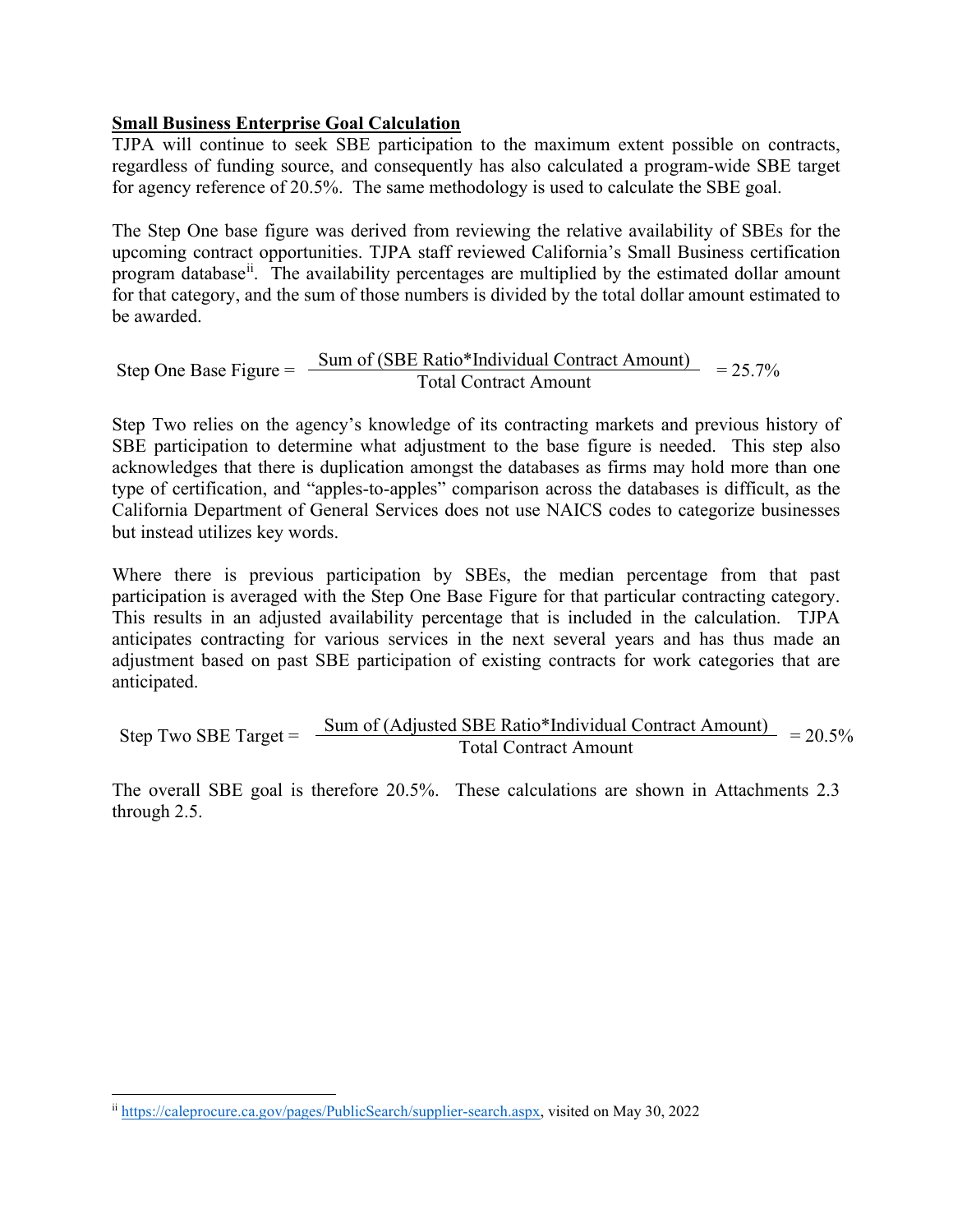# **ATTACHMENT 2 FFY 2022-23 Through FFY 2024-25 Anticipated Federally Funded Contracts**

|                                                                        |                            |                                                                                                                           |    | A                                                                  | В                 | C.               | D                         | Е                |
|------------------------------------------------------------------------|----------------------------|---------------------------------------------------------------------------------------------------------------------------|----|--------------------------------------------------------------------|-------------------|------------------|---------------------------|------------------|
| FY 2023-25 Anticipated Federally Funded Awards                         | <b>NAICS</b>               | <b>NAICS Description</b>                                                                                                  |    | <b>Contract Amt.</b>                                               | <b>DBE Avail.</b> | Step 1 DBE (A*B) | <b>Adjusted</b><br>Avail. | Step 2 DBE (A*D) |
| Downtown Extenstion Main Civil Package - Design &<br>Construction      | 237310<br>237990           | Highway, Street, and Bridge Construction<br>Other Heavy and Civil Engineering Construction                                | \$ | 2,354,385,000                                                      | 22.6%             | \$531,635,323    | 17.3%                     | \$407,080,761    |
| Downtown Extension Core Systems & Trackwork -<br>Design & Construction | 237990                     | Other Heavy and Civil Engineering Construction                                                                            | \$ | 402,325,000                                                        | 37.5%             | \$150,871,875    | 24.8%                     | \$99,575,438     |
| Downtown Extension Advance Works - Design &<br>Construction            | 237310<br>238910           | Highway, Street, and Bridge Construction<br><b>Site Preparation Contractor</b>                                            | \$ | 37,620,000                                                         | 6.6%              | \$2,476,552      | 9.3%                      | \$3,495,476      |
| Downtown Extension PMPC / CM                                           | 237310<br>237990<br>541330 | Highway, Street, and Bridge Construction<br>Other Heavy and Civil Engineering Construction<br><b>Engineering Services</b> | \$ | 402,857,000                                                        | 4.4%              | \$17,777,650     | 8.2%                      | \$33,060,245     |
|                                                                        |                            | <b>Total</b>                                                                                                              | ъ  | 3,197,187,000                                                      |                   | \$702,761,399    |                           | 543,211,919<br>ъ |
|                                                                        |                            |                                                                                                                           |    | <b>Step 1 DBE Base Figure</b><br>\$702,761,398.96<br>3,197,187,000 | =                 | 22.0%            |                           |                  |

*Step 2 DBE Adjusted Figure* **\$543,211,919.48 =** *17.0%* **\$ 3,197,187,000**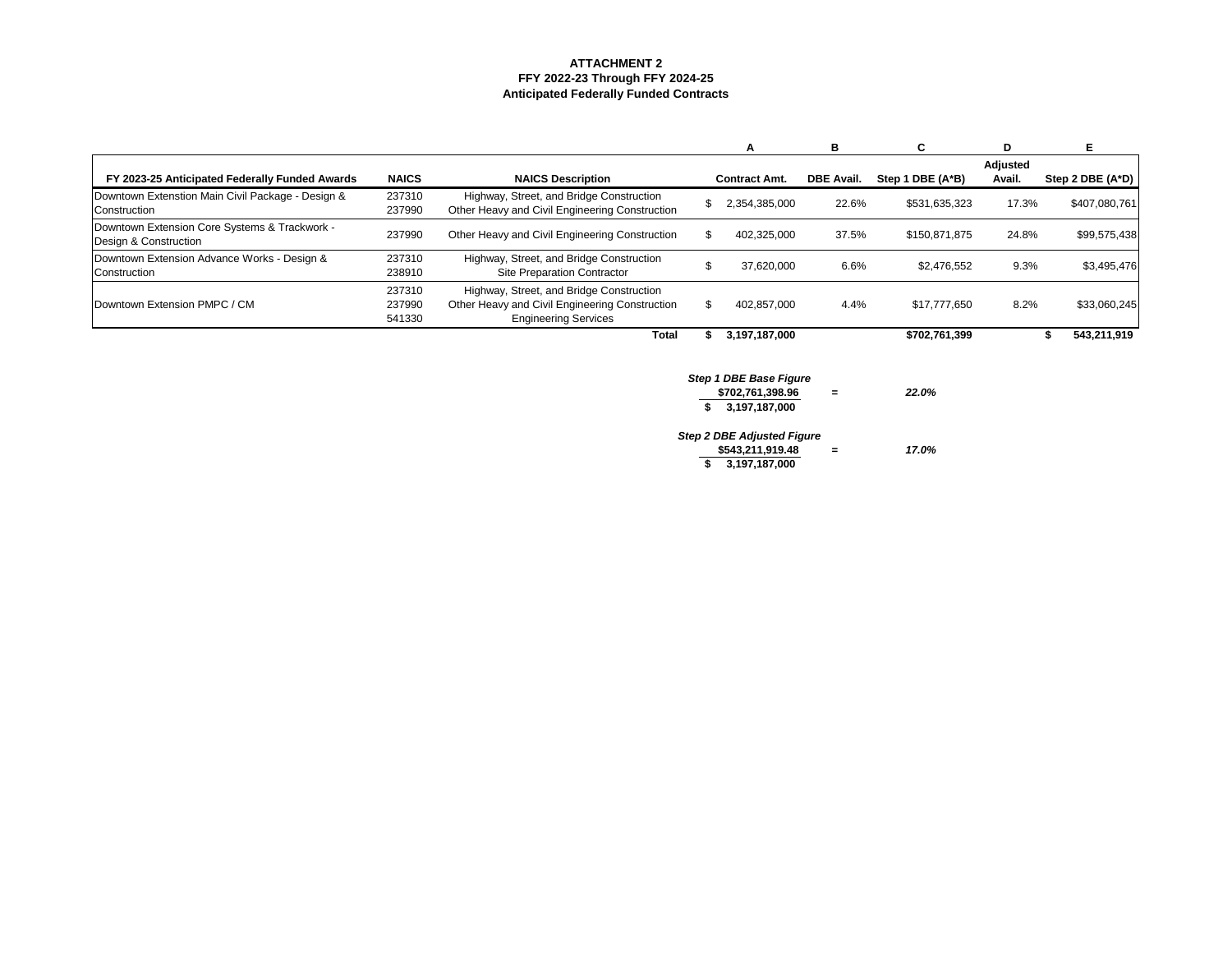# **ATTACHMENT 2.1 DBE Availability Weighted Calculations (FFY 2022-23 through FFY 2024-25 Anticipated Federally Funded Contracts)**

|                  |                                       |                                                              | <b>DBE Totals by County and Activity</b>                           |                                           |  |  |  |  |  |  |  |  |  |  |  |
|------------------|---------------------------------------|--------------------------------------------------------------|--------------------------------------------------------------------|-------------------------------------------|--|--|--|--|--|--|--|--|--|--|--|
| Counties $(1,2)$ | 541330<br><b>Engineering Services</b> | 237310<br>Highway, Street, and<br><b>Bridge Construction</b> | 237990<br>Other Heavy and Civil<br><b>Engineering Construction</b> | 238910<br>Site Preparation<br>Contractors |  |  |  |  |  |  |  |  |  |  |  |
| Alameda          | 15                                    |                                                              |                                                                    |                                           |  |  |  |  |  |  |  |  |  |  |  |
| Contra Costa     |                                       |                                                              |                                                                    |                                           |  |  |  |  |  |  |  |  |  |  |  |
| Napa             |                                       |                                                              |                                                                    |                                           |  |  |  |  |  |  |  |  |  |  |  |
| Marin            |                                       |                                                              |                                                                    |                                           |  |  |  |  |  |  |  |  |  |  |  |
| San Francisco    | 27                                    |                                                              | IЗ                                                                 |                                           |  |  |  |  |  |  |  |  |  |  |  |
| San Mateo        |                                       |                                                              |                                                                    |                                           |  |  |  |  |  |  |  |  |  |  |  |
| Santa Clara      | 13                                    |                                                              |                                                                    |                                           |  |  |  |  |  |  |  |  |  |  |  |
| Solano           |                                       |                                                              |                                                                    |                                           |  |  |  |  |  |  |  |  |  |  |  |
| Sonoma           |                                       |                                                              |                                                                    |                                           |  |  |  |  |  |  |  |  |  |  |  |
| <b>Totals</b>    | 66                                    | 28                                                           | 21                                                                 | 14                                        |  |  |  |  |  |  |  |  |  |  |  |

|                   | <b>NAICS Totals by County and Activity</b> |                                                              |                                                                    |                                           |
|-------------------|--------------------------------------------|--------------------------------------------------------------|--------------------------------------------------------------------|-------------------------------------------|
| Counties $(1, 3)$ | 541330<br><b>Engineering Services</b>      | 237310<br>Highway, Street, and<br><b>Bridge Construction</b> | 237990<br>Other Heavy and Civil<br><b>Engineering Construction</b> | 238910<br>Site Preparation<br>Contractors |
| Alameda           | 508                                        | 35                                                           | 10                                                                 | 87                                        |
| Contra Costa      | 363                                        | 28                                                           | 9                                                                  | 81                                        |
| Napa              | 85                                         |                                                              |                                                                    | 18                                        |
| Marin             | 29                                         |                                                              |                                                                    | 25                                        |
| San Francisco     | 375                                        | 17                                                           |                                                                    | 25                                        |
| <b>San Mateo</b>  | 146                                        | 11                                                           |                                                                    | 37                                        |
| Santa Clara       | 711                                        | 21                                                           |                                                                    | 75                                        |
| Solano            | 45                                         | 12                                                           |                                                                    | 19                                        |
| Sonoma            | 127                                        | 25                                                           |                                                                    | 110                                       |
| <b>Totals</b>     | 2389                                       | 161                                                          | 56                                                                 | 477                                       |

|                                              | <b>Calculation of Step 1 Base Figure</b>                                                                             |                                                          |                                                                                                                                                |                                                                                             |  |  |  |  |  |  |  |  |  |
|----------------------------------------------|----------------------------------------------------------------------------------------------------------------------|----------------------------------------------------------|------------------------------------------------------------------------------------------------------------------------------------------------|---------------------------------------------------------------------------------------------|--|--|--|--|--|--|--|--|--|
| <b>Anticipated Contracts</b>                 | Civil Package                                                                                                        | Core Systems and<br><b>Trackwork</b>                     | PMPC/CM                                                                                                                                        | Advance Work                                                                                |  |  |  |  |  |  |  |  |  |
| <b>NAICS Codes</b>                           | 237310<br>237990                                                                                                     | 237990                                                   | 237310<br>237990<br>541330                                                                                                                     | 237310<br>238910                                                                            |  |  |  |  |  |  |  |  |  |
| <b>NAICS Description</b>                     | Highway, Street, and<br><b>Bridge Construction &amp;</b><br>Other Heavy and Civil<br><b>Engineering Construction</b> | Other Heavy and Civil<br><b>Engineering Construction</b> | Highway, Street, and<br><b>Bridge Construction &amp;</b><br>Other Heavy and Civil<br><b>Engineering Construction</b><br>& Engineering Services | Highway, Street, and<br><b>Bridge Construction &amp;</b><br>Site Preparation<br>Contractors |  |  |  |  |  |  |  |  |  |
| <b>DBE Totals for All Counties</b>           | 49                                                                                                                   | 21                                                       | 115                                                                                                                                            | 42                                                                                          |  |  |  |  |  |  |  |  |  |
| NAICS Totals for All Countes                 | 217                                                                                                                  | 56                                                       | 2606                                                                                                                                           | 638                                                                                         |  |  |  |  |  |  |  |  |  |
| <b>DBE Totals/NAICS Totals</b>               | 22.6%                                                                                                                | 37.5%                                                    | 4.4%                                                                                                                                           | 6.6%                                                                                        |  |  |  |  |  |  |  |  |  |
| Total Dollar Amount                          | \$<br>2,354,385,000                                                                                                  | \$<br>402,325,000                                        | \$<br>402,857,000                                                                                                                              | \$<br>37,620,000                                                                            |  |  |  |  |  |  |  |  |  |
| <b>DBE Participation Amount</b>              | \$<br>531,635,322.58                                                                                                 | \$<br>150,871,875.00                                     | \$<br>17,777,649.65                                                                                                                            | $\boldsymbol{\mathsf{S}}$<br>2,476,551.72                                                   |  |  |  |  |  |  |  |  |  |
| FY 2022-25 DBE Weighted Step One Base Figure | 22.0%                                                                                                                |                                                          |                                                                                                                                                |                                                                                             |  |  |  |  |  |  |  |  |  |

|                                    | <b>DBE Availability by Activity</b>   |                                                              |                                                                    |                                           |
|------------------------------------|---------------------------------------|--------------------------------------------------------------|--------------------------------------------------------------------|-------------------------------------------|
| NAICS Code and Description         | 541330<br><b>Engineering Services</b> | 237310<br>Highway, Street, and<br><b>Bridge Construction</b> | 237990<br>Other Heavy and Civil<br><b>Engineering Construction</b> | 238910<br>Site Preparation<br>Contractors |
| <b>DBE Totals for All Counties</b> | 66                                    | 28                                                           | 21                                                                 | 14                                        |
| NAICS Totals for All Counties      | 2389                                  | 161                                                          | 56                                                                 | 477                                       |
| <b>DBE Totals/NAICS Totals</b>     | 2.8%                                  | 17.4%                                                        | 37.5%                                                              | 2.9%                                      |
|                                    |                                       |                                                              |                                                                    |                                           |

|                                                        | <b>Calculation of Step 2 Adjusted Figure</b> |              |              |             |
|--------------------------------------------------------|----------------------------------------------|--------------|--------------|-------------|
| Past DBE Participation <sup>(4)</sup>                  | 12.0%                                        | 12.0%        | 12.0%        | 12.0%       |
| Adjusted Availability <sup>(5)</sup>                   | 17.3%                                        | 24.8%        | 8.2%         | 9.3%        |
| <b>DBE Participation Amount</b>                        | \$407,080,761                                | \$99,575,438 | \$33,060,245 | \$3,495,476 |
| <b>FY 2023-25 DBE Wighted Step Two Adjusted Figure</b> | 17.0%                                        |              |              |             |

(1) Nine Bay Area Counties are Alameda, Contra Costa, Marin, Napa, San Francisco, San Mateo, Santa Clara, Solano, Sonoma.

(2) Source of DBE Query Data: https://californiaucp.dbesystem.com/

(3) NAICS data is from the U.S. Census Bureau's 2020 County Business Patterns

(5) Adjusted Availability, if applicable, would be the average of the Step One Base Figure and the Past DBE Participation.

(4) Median DBE Participation for FFY 2007-08 through FFY 2015-16 on similar TJPA contracts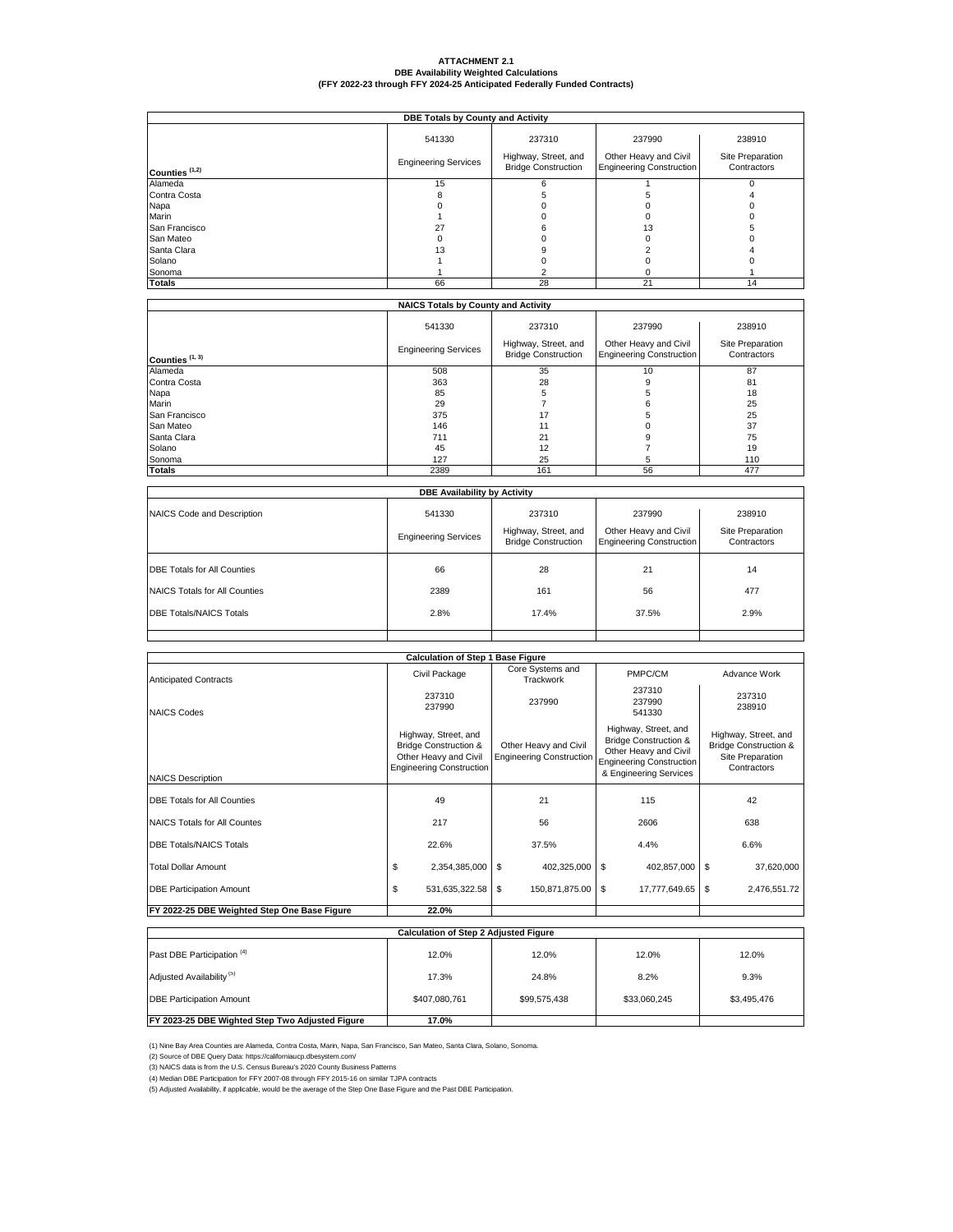### **ATTACHMENT 2.2 Past DBE Participation on Similar TJPA Contracts**

|                                                           | <b>DBE Participation History</b> |                                  |                                   |
|-----------------------------------------------------------|----------------------------------|----------------------------------|-----------------------------------|
|                                                           | <b>ADPL</b>                      | % Awarded to<br><b>DBE Firms</b> | % Payments to<br><b>DBE Firms</b> |
| FFY 2007-08                                               | 15.1%                            | 12.0%                            | 17.2%                             |
| FFY 2008-09                                               | 29.2%                            | 25.4%                            | 13.8%                             |
| FFY 2009-10                                               | 25.4%                            | 19.8%                            | 9.9%                              |
| FFY 2010-11                                               | 8.3%                             | 14.4%                            | 3.5%                              |
| FFY 2011-12                                               | 8.3%                             | 17.4%                            | 4.0%                              |
| FFY 2012-13                                               | 8.3%                             | 5.8%                             | 5.2%                              |
| FFY 2013-14                                               | 14.8%                            | 5.3%                             | 8.4%                              |
| FFY 2014-15                                               | 14.8%                            | 2.0%                             | 6.9%                              |
| FFY 2015-16                                               | 14.8%                            | 1.0%                             | 9.4%                              |
| FFY 2016-17                                               | 0.0%                             | 6.3%                             | 6.9%                              |
| FFY 2017-18                                               | 0.0%                             | 2.8%                             | 9.5%                              |
| FFY 2018-19                                               | 0.0%                             | 8.7%                             | 5.8%                              |
| FFY 2019-20                                               | 0.0%                             | 3.7%                             | 2.2%                              |
| FFY 2020-21                                               | 0.0%                             | 0.5%                             | 0.7%                              |
| FFY 2021-22                                               | 0.0%                             | 1.4%                             | 3.3%                              |
| Median Past Participation FFY 2007-08 through FFY 2015-16 |                                  | 12.0%                            | 8.4%                              |

\* Source: TJPA DBE Participation Log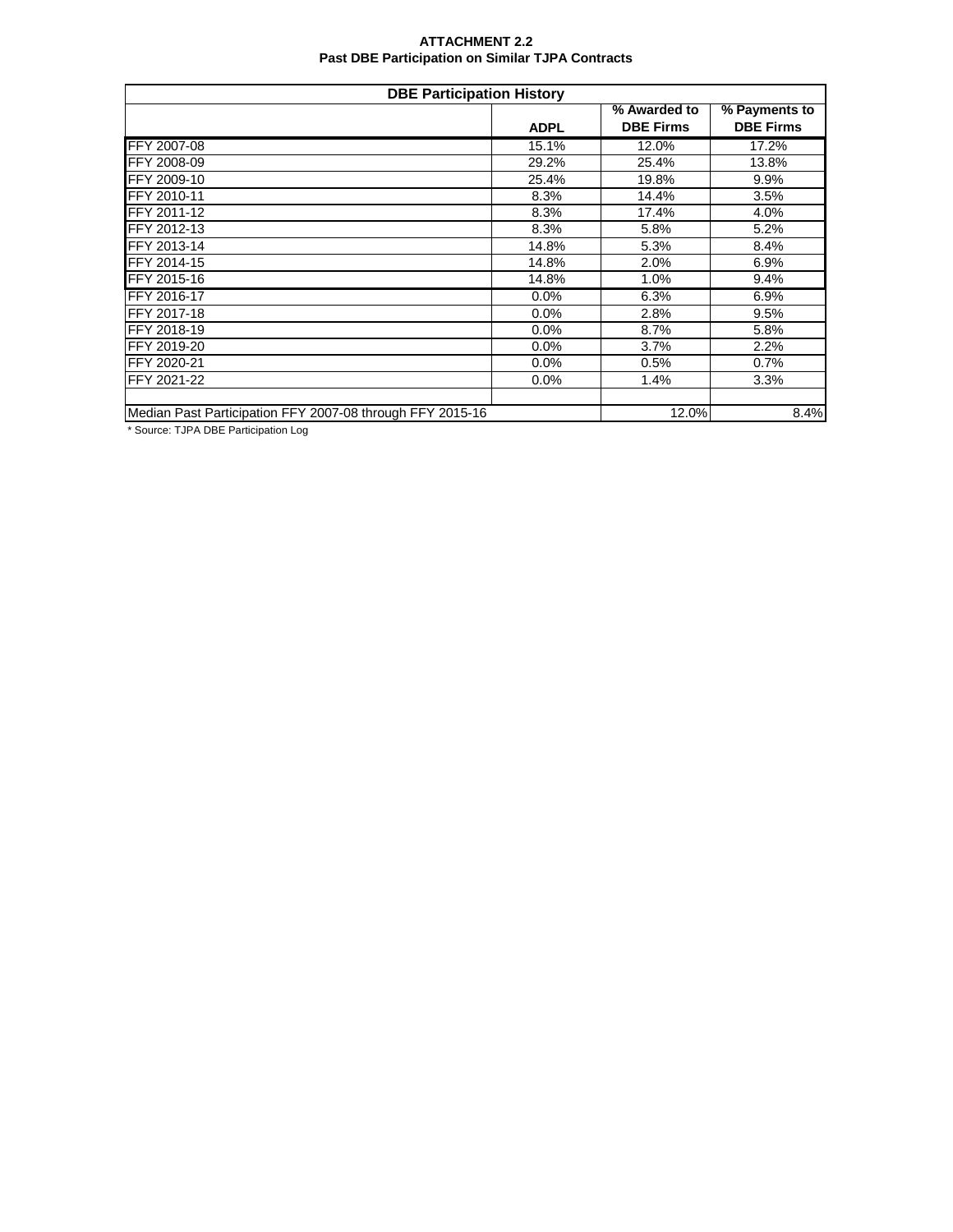## **ATTACHMENT 2.3 FFY 2022-23 Through FFY 2024-25 All Anticipated Contracts**

|                                                                                       |                            |                                                                                                                                  | A                    | В                 | $\mathbf c$            | D                         |     | E                      |
|---------------------------------------------------------------------------------------|----------------------------|----------------------------------------------------------------------------------------------------------------------------------|----------------------|-------------------|------------------------|---------------------------|-----|------------------------|
| FFY 2023-25 All Contracts                                                             | <b>NAICS</b>               | <b>NAICS Description</b>                                                                                                         | <b>Contract Amt.</b> | <b>SBE Avail.</b> | Step 1 SBE<br>$(A^*B)$ | <b>Adjusted</b><br>Avail. |     | Step 2 SBE<br>$(A^*D)$ |
| Legal Bench                                                                           | 541110                     | Offices of Lawyers                                                                                                               | \$<br>12,000,000     | 0.61%             | \$<br>73,006           | 7.60%                     | \$  | 912,503                |
| Information Technology                                                                | 541513                     | <b>Computer Facilities Management Services</b>                                                                                   | \$<br>100,000        | 5.26%             | \$<br>5,260            | 5.26%                     | \$  | 5,260                  |
| Legislative Services                                                                  | 541820                     | <b>Public Relations Agencies</b>                                                                                                 | \$<br>1,750,000      | 28.98%            | \$<br>507,166          | 14.49%                    |     | 253,583                |
| Auditor                                                                               | 541211                     | <b>Offices of Certified Public Accountants</b>                                                                                   | \$<br>300,000        | 0.49%             | \$<br>1,457            | 50.24%                    | \$  | 150,729                |
| <b>Financial Consultants</b>                                                          | 541611                     | <b>General Management Consulting Services</b>                                                                                    | \$<br>4,750,000      | 0.71%             | \$<br>33,549           | 45.30%                    | \$  | 2,151,900              |
| Physical Integrated Management/Security Technology<br>Service System Maintenance      | 541690                     | Other Scientific and Technical Consulting Service                                                                                | \$<br>1,050,000      | 2.50%             | \$<br>26,250           | 1.25%                     | -\$ | 13,125                 |
| <b>Transit Center Security Services</b>                                               | 561612                     | <b>Security Guards and Patrol Services</b>                                                                                       | \$<br>15,500,000     | 4.76%             | \$<br>738,095          | 3.38%                     | \$  | 524,048                |
| Project Management Information System Replacement                                     | 511210                     | Software Publishers                                                                                                              | \$<br>560,000        | 1.58%             | \$<br>8,833            | 11.24%                    | \$. | 62,936                 |
| <b>Emergency Responder Radio Communication</b><br>Maintenance                         | 517410                     | <b>Satellite Communications</b>                                                                                                  | \$<br>60,000         | 6.98%             | \$<br>4,186            | 6.98%                     | \$  | 4,186                  |
| Landscape                                                                             | 541320                     | Landscape Architectural Services                                                                                                 | \$<br>920,000        | 9.25%             | \$<br>85,125           | 4.63%                     | \$  | 42,562                 |
| Communications                                                                        | 541430                     | <b>Graphic Design Services</b>                                                                                                   | \$<br>1,200,000      | 13.80%            | \$<br>165,657          | 27.00%                    | \$  | 324,028                |
| Recruitment                                                                           | 541612                     | Human Resources Consulting Services                                                                                              | \$<br>50,000         | 7.98%             | \$<br>3,989            | 3.99%                     | \$  | 1,995                  |
| Fire Life Safety Sprinkler Testing Maintenance Service<br>(FLSSTMS)                   | 238220                     | Plumbing, Heating, and Air-Conditioning Contractors                                                                              | \$<br>500,000        | 0.95%             | \$<br>4,755            | 0.48%                     | \$  | 2,377                  |
| Downtown Extenstion Main Civil Package - Design &<br>Construction                     | 237310<br>237990<br>238910 | Highway, Street, and Bridge Construction<br>Other Heavy and Civil Engineering Construction<br><b>Site Preparation Contractor</b> | \$<br>2,354,385,000  | 28.24%            | \$664,927,176          | 21.37%                    |     | \$503,156,500          |
| Downtown Extension Core Systems & Trackwork -<br>Design & Construction                | 237310<br>237990<br>238910 | Highway, Street, and Bridge Construction<br>Other Heavy and Civil Engineering Construction<br><b>Site Preparation Contractor</b> | \$<br>402,325,000    | 28.24%            | \$113,624,928          | 21.37%                    |     | \$ 85,981,026          |
| Downtown Extension Advance Works - Design &<br>Construction                           | 237310<br>237990<br>238910 | Highway, Street, and Bridge Construction<br>Other Heavy and Civil Engineering Construction<br><b>Site Preparation Contractor</b> | \$<br>37,620,000     | 28.24%            | \$10,624,669           | 21.37%                    | \$  | 8,039,784              |
| Downtown Extension Project Management / Project<br>Controls / Construction Management | 237310<br>237990<br>541330 | Highway, Street, and Bridge Construction<br>Other Heavy and Civil Engineering Construction<br><b>Engineering Services</b>        | \$<br>402,857,000    | 10.44%            | \$42,048,006           | 15.07%                    | \$  | 60,705,418             |

**Total \$ 3,235,927,000 \$ 832,882,106 \$662,331,960**

|    | <b>Step 1 SBE Base Figure</b>     |       |
|----|-----------------------------------|-------|
| S  | 832,882,106                       | 25.7% |
| \$ | 3,235,927,000                     |       |
|    | <b>Step 2 SBE Adjusted Figure</b> |       |
| S  | 662,331,960                       | 20.5% |
| \$ | 3,235,927,000                     |       |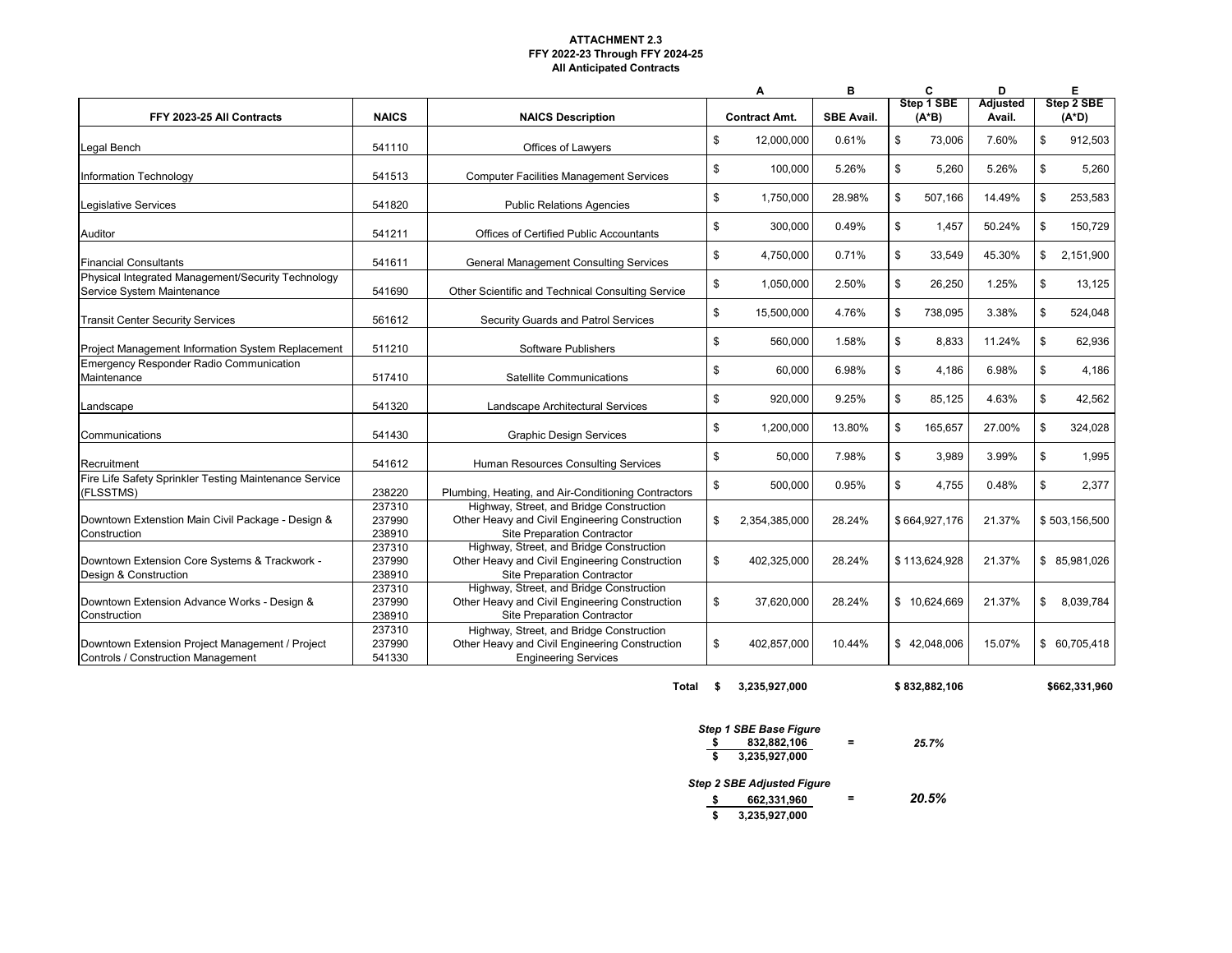|                            |                     |                   |                    |                                              |                                                                             |              | <b>SBE Totals by County and Activity</b> |                                                                                     |                         |                           |                                                             |                                     |                                                      |                                                        |                                                                                                     |
|----------------------------|---------------------|-------------------|--------------------|----------------------------------------------|-----------------------------------------------------------------------------|--------------|------------------------------------------|-------------------------------------------------------------------------------------|-------------------------|---------------------------|-------------------------------------------------------------|-------------------------------------|------------------------------------------------------|--------------------------------------------------------|-----------------------------------------------------------------------------------------------------|
| Counties (1,2)             | Auditor<br>Services | Legal<br>Services | <b>IT Services</b> | Security<br>Guards and<br>Patrol<br>Services | Project<br>Management /<br>Project Controls /<br>Construction<br>Management | Construction | Landscape<br>Services                    | Fire Life Safety<br><b>Sprinkler Testing</b><br>Maintenance<br>Service<br>(FLSSTMS) | Recruitment<br>Services | Communication<br>Services | Public<br><b>Relations &amp;</b><br>Legislative<br>Services | Financial<br>Consulting<br>Services | Physical<br>Security<br>System<br>Services<br>(PSSM) | Maintenance Management<br>Information<br>System (PMIS) | Emergency<br>Responder Radio<br>Program / Project Communication<br>System<br>Maintenance<br>Service |
| Alameda (510)              |                     |                   | 48                 |                                              | 70                                                                          | 43           | 12                                       |                                                                                     | 16                      | 22                        | 39                                                          |                                     |                                                      |                                                        |                                                                                                     |
| Contra Costa (925)         |                     |                   | 30                 |                                              | 59                                                                          | 36           |                                          |                                                                                     |                         | 12                        |                                                             |                                     |                                                      |                                                        |                                                                                                     |
| Napa, Solano, Sonoma (707) |                     |                   | 21                 |                                              | 22                                                                          | 32           |                                          |                                                                                     |                         |                           |                                                             |                                     |                                                      |                                                        |                                                                                                     |
| San Francisco/Marin (415)  |                     |                   | 25                 |                                              | 77                                                                          | 49           |                                          |                                                                                     |                         | 26                        |                                                             |                                     |                                                      |                                                        |                                                                                                     |
| San Mateo (650)            |                     |                   |                    |                                              |                                                                             |              |                                          |                                                                                     |                         |                           |                                                             |                                     |                                                      |                                                        |                                                                                                     |
| Santa Clara (408)          |                     |                   |                    |                                              |                                                                             | 25           |                                          |                                                                                     |                         |                           |                                                             |                                     |                                                      |                                                        | 26                                                                                                  |
| <b>Totals</b>              |                     | 27                | 180                | 16                                           | 272                                                                         | 196          | 26                                       | 19                                                                                  | 45.                     | 82                        |                                                             | 24                                  | ົ                                                    | 30                                                     | 78                                                                                                  |

|                            |          |          |                    |                                  |                                                               |              | <b>NAICS Totals by County and Activity</b> |                                                                        |             |               |                                                 |                         |                                            |                                                                          |                                                       |
|----------------------------|----------|----------|--------------------|----------------------------------|---------------------------------------------------------------|--------------|--------------------------------------------|------------------------------------------------------------------------|-------------|---------------|-------------------------------------------------|-------------------------|--------------------------------------------|--------------------------------------------------------------------------|-------------------------------------------------------|
| Counties (1, 3)            | Auditor  | Legal    |                    | Security<br>Guards and<br>Patrol | Project<br>Management /<br>Project Controls /<br>Construction |              | Landscape                                  | Fire Life Safety<br><b>Sprinkler Testing</b><br>Maintenance<br>Service | Recruitment | Communication | Public<br><b>Relations &amp;</b><br>Legislative | Financial<br>Consulting | Physical<br>Security<br>System<br>Services | Program / Project Communication<br>Maintenance Management<br>Information | Emergency<br>Responder Radio<br>System<br>Maintenance |
|                            | Services | Services | <b>IT Services</b> | Services                         | Management                                                    | Construction | Services                                   | (FLSSTMS)                                                              | Services    | Services      | Services                                        | Services                | (PSSM)                                     | System (PMIS)                                                            | Service                                               |
| Alameda (510)              | 207      | 731      | 815                | 74                               | 553                                                           | 132          | 58                                         | 360                                                                    | 81          | 128           | 39                                              | 635                     | 211                                        | 222                                                                      | 224                                                   |
| Contra Costa (925)         | 226      | 519      | 327                | 62                               | 400                                                           | 118          | 40                                         | 305                                                                    | 81          | 43            |                                                 | 411                     | 149                                        |                                                                          | 152                                                   |
| Napa, Solano, Sonoma (707) | 162      | 398      | 132                | 38                               | 316                                                           | 206          | 35                                         | 408                                                                    | 26          | 45            |                                                 | 243                     | 100                                        | 30                                                                       | 106                                                   |
| San Francisco/Marin (415)  | 331      | 1500     | 619                | 62                               | 439                                                           | 85           | 100                                        | 262                                                                    | 206         | 249           | 187                                             | 980                     | 278                                        | 693                                                                      | 282                                                   |
| San Mateo (650)            | 144      | 368      | 295                | 29                               | 157                                                           | 48           | 14                                         | 225                                                                    | 57          | 32            |                                                 | 404                     | 116                                        | 242                                                                      | 116                                                   |
| Santa Clara (408)          | 371      | 922      | 1234               |                                  | 741                                                           | 105          | 34                                         | 438                                                                    | 113         | 97            | 35                                              | 725                     | 226                                        | 626                                                                      | 238                                                   |
| <b>Totals</b>              | 1441     | 4438     | 3422               | 336                              | 2606                                                          | 694          | 281                                        | 1998                                                                   | 564         | 594           | 314                                             | 3398                    | 1080                                       | 1902                                                                     | 1118                                                  |

|                                      |                     |                   |                    |                                              |                                                                             |                 | <b>Calculation of Step 1 Base Figure</b> |                                                                                     |                         |                           |                                                             |                                     |                                                                     |                                            |                                                                                                     |
|--------------------------------------|---------------------|-------------------|--------------------|----------------------------------------------|-----------------------------------------------------------------------------|-----------------|------------------------------------------|-------------------------------------------------------------------------------------|-------------------------|---------------------------|-------------------------------------------------------------|-------------------------------------|---------------------------------------------------------------------|--------------------------------------------|-----------------------------------------------------------------------------------------------------|
|                                      | Auditor<br>Services | Legal<br>Services | <b>IT Services</b> | Security<br>Guards and<br>Patrol<br>Services | Project<br>Management /<br>Project Controls /<br>Construction<br>Management | Construction    | Landscape<br>Services                    | Fire Life Safety<br><b>Sprinkler Testing</b><br>Maintenance<br>Service<br>(FLSSTMS) | Recruitment<br>Services | Communication<br>Services | Public<br><b>Relations &amp;</b><br>Legislative<br>Services | Financial<br>Consulting<br>Services | Physical<br>Security<br>System<br>Maintenance<br>Services<br>(PSSM) | Management<br>Information<br>System (PMIS) | Emergency<br>Responder Radio<br>Program / Project Communication<br>System<br>Maintenance<br>Service |
| <b>SBE Totals for All Counties</b>   |                     | 27                | 180                | 16                                           | 272                                                                         | 196             | 26                                       | 19                                                                                  | 45                      | 82                        | 91                                                          | 24                                  | 27                                                                  | 30                                         | 78                                                                                                  |
| <b>NAICS Totals for All Counties</b> | 1441                | 4438              | 3422               | 336                                          | 2606                                                                        | 694             | 281                                      | 1998                                                                                | 564                     | 594                       | 314                                                         | 3398                                | 1080                                                                | 1902                                       | 1118                                                                                                |
| <b>SBE Totals/NAICS Totals</b>       | 0.5%                | 0.6%              | 5.3%               | 4.8%                                         | 10.4%                                                                       | 28.2%           | 9.3%                                     | 1.0%                                                                                | 8.0%                    | 13.8%                     | 29.0%                                                       | 0.7%                                | 2.5%                                                                | 1.6%                                       | 7.0%                                                                                                |
| <b>Total Dollar Amount</b>           | \$300,000           | \$12,000,000      | \$100,000          | \$15,500,000                                 | \$402,857,000                                                               | \$2,794,330,000 | \$920,000                                | \$500,000                                                                           | \$50,000                | \$1,200,000               | \$1,750,000                                                 | \$4,750,000                         | \$1,050,000                                                         | \$560,000                                  | \$60,000                                                                                            |
| <b>SBE Participation Amount</b>      | \$1,457             | \$73,006          | \$5,260            | \$738,095                                    | \$42,048,006                                                                | \$789,176,772   | \$85,125                                 | \$4,755                                                                             | \$3,989                 | \$165,657                 | \$507,166                                                   | \$33,549                            | \$26,250                                                            | \$8,833                                    | \$4,186                                                                                             |
| FY 2023-25 SBE Step One Base Figure  |                     |                   |                    |                                              | $$832,882,106 / $3,235,927,000 =$                                           | 25.7%           |                                          |                                                                                     |                         |                           |                                                             |                                     |                                                                     |                                            |                                                                                                     |

| <b>Calculation of Step 2 Adjusted Figure</b> |         |           |         |                                   |              |               |          |         |         |           |           |             |          |          |         |
|----------------------------------------------|---------|-----------|---------|-----------------------------------|--------------|---------------|----------|---------|---------|-----------|-----------|-------------|----------|----------|---------|
| Past SBE Participation                       | 100.0%  | 14.6%     | 24.5%   | 2.0%                              | 19.7%        | 14.5%         | 0.0%     | 0.0%    | 0.0%    | 40.2%     | 0.0%      | 89.9%       | 0.0%     | 20.9%    | N/A     |
| Adjusted Availability <sup>(4)</sup>         | 50.2%   | 7.6%      | 14.9%   | 3.4%                              | 15.1%        | 21.4%         | 4.6%     | 0.5%    | 4.0%    | 27.0%     | 14.5%     | 45.3%       | 1.3%     | 11.2%    | 7.0%    |
| <b>SBE Participation Amount</b>              | \$1,457 | \$912,503 | \$5,260 | \$738,095                         | \$60,705,418 | \$597,177,311 | \$42,562 | \$2,377 | \$3,989 | \$324,028 | \$507,166 | \$2,151,900 | \$26,250 | \$62,936 | \$4,186 |
| FY 2023-25 SBE Step Two Adjusted Figure      |         |           |         | $$663,708,054 / $3,235,927,000 =$ | 20.5%        |               |          |         |         |           |           |             |          |          |         |

(1) Nine Bay Area Counties are Alameda, Contra Costa, Marin, Napa, San Francisco, San Mateo, Santa Clara, Solano, Sonoma.

(2) Source of SBE Query Data: https://caleprocure.ca.gov/pages/PublicSearch/supplier-search.aspx?psNewWin=true

(3) NAICS data is from the U.S. Census Bureau's 2020 County Business Patterns.

(4) Adjusted Availability is the average of the Step One Base Figure and the Past SBE Participation.